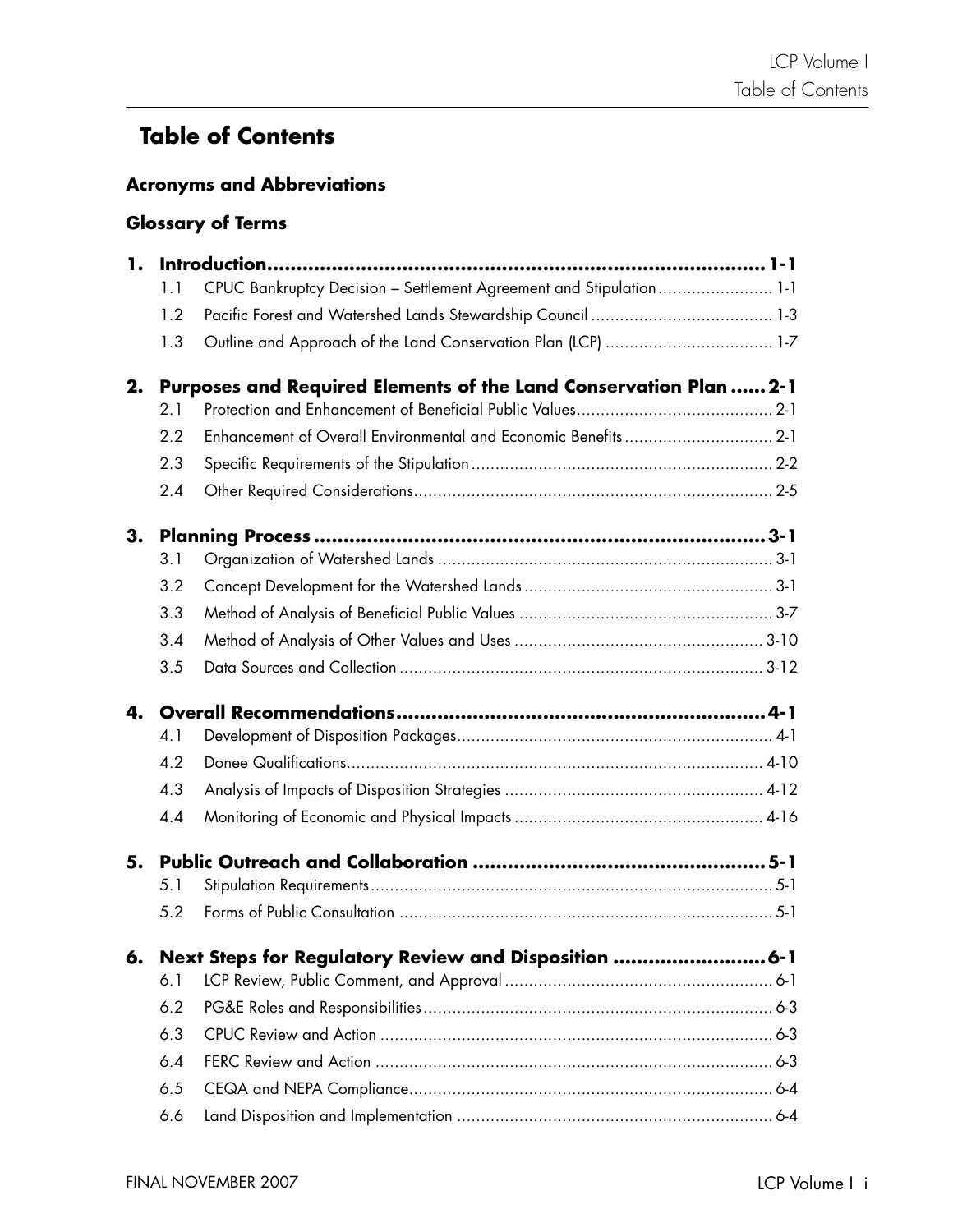|--|--|--|--|

## **Appendices**

| $\mathbf{1}$    |                                                                 |  |
|-----------------|-----------------------------------------------------------------|--|
| 2               |                                                                 |  |
| 3               |                                                                 |  |
| $\overline{4}$  |                                                                 |  |
| $5\overline{)}$ |                                                                 |  |
| 6               |                                                                 |  |
| $\overline{7}$  | Summary of Policies and Recommendation Statements  Appendix 7-1 |  |
| 8               |                                                                 |  |
| 9               |                                                                 |  |

## **List of Tables**

| Table 4-1 Land Uses that Support PG&E Operations and Maintenance Functions  4-2            |  |
|--------------------------------------------------------------------------------------------|--|
|                                                                                            |  |
|                                                                                            |  |
|                                                                                            |  |
|                                                                                            |  |
|                                                                                            |  |
| Table 4-7 Property Taxes Paid by PG&E on Watershed Lands by County, 2005  4-13             |  |
| Table 4-8 Property Taxes Paid on Watershed Lands to be Potentially Retained and            |  |
|                                                                                            |  |
| Table 4-9 Distribution of Property Taxes in Sample Santa Clara County Tax Rate Area  4-15  |  |
| Table 4-10 Property Taxes on Watershed Lands to be Potentially Donated by PG&E, 2005  4-17 |  |
|                                                                                            |  |
|                                                                                            |  |
|                                                                                            |  |

## **List of Figures**

| Figure 1-1 Distribution and Location of the Watershed Lands and Carrizo Plain 1-2       |  |
|-----------------------------------------------------------------------------------------|--|
|                                                                                         |  |
| Figure 1-3 Appointing Constituencies of the Board Members as Dictated in the Settlement |  |
|                                                                                         |  |
|                                                                                         |  |
| Figure 3-1 Distribution and Location of the Watershed Lands and Planning Units  3-3     |  |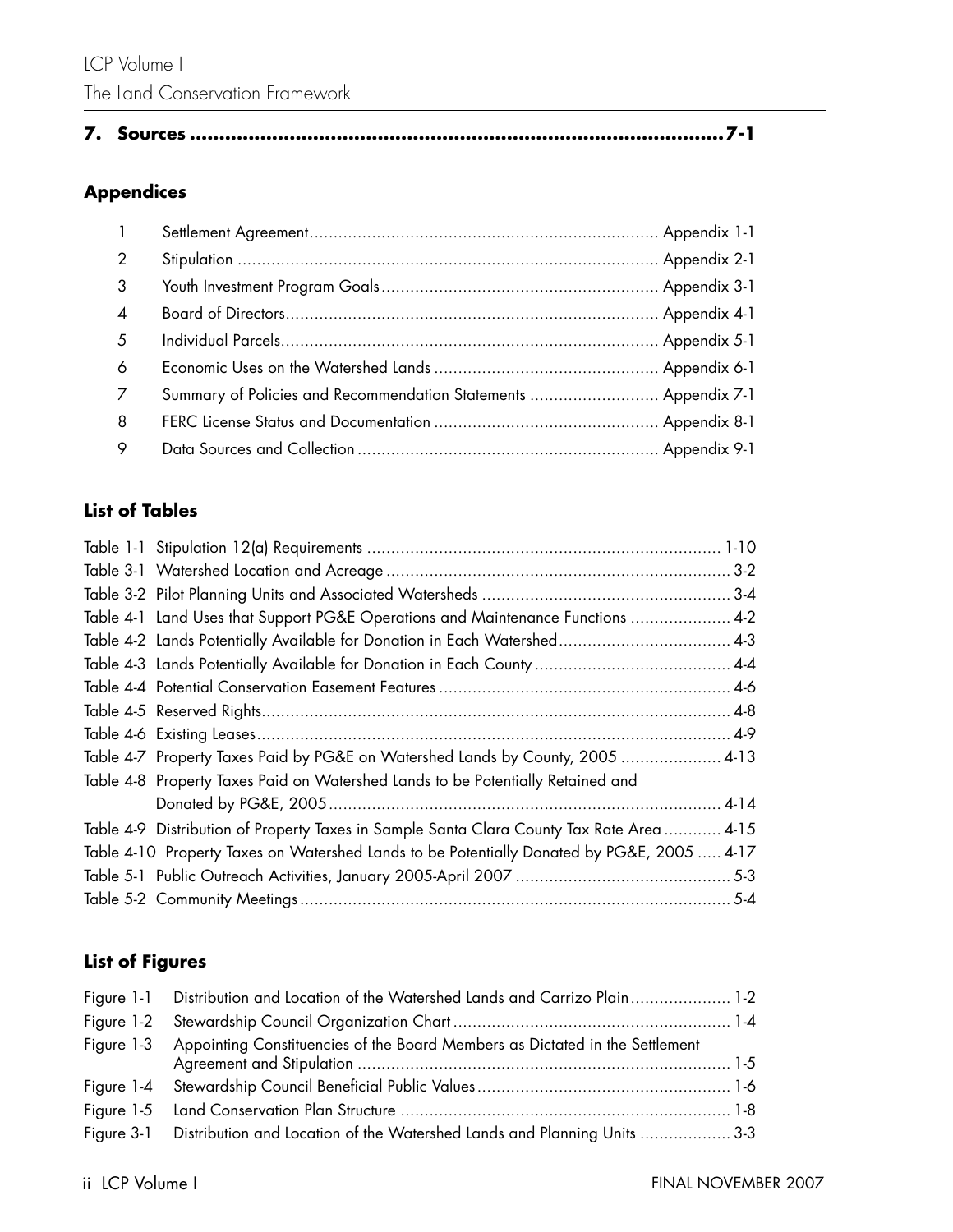| Figure 3-2 Existing Conditions Map for the Lake Britton Planning Unit in the Pit-McCloud River |  |
|------------------------------------------------------------------------------------------------|--|
|                                                                                                |  |
|                                                                                                |  |
|                                                                                                |  |
|                                                                                                |  |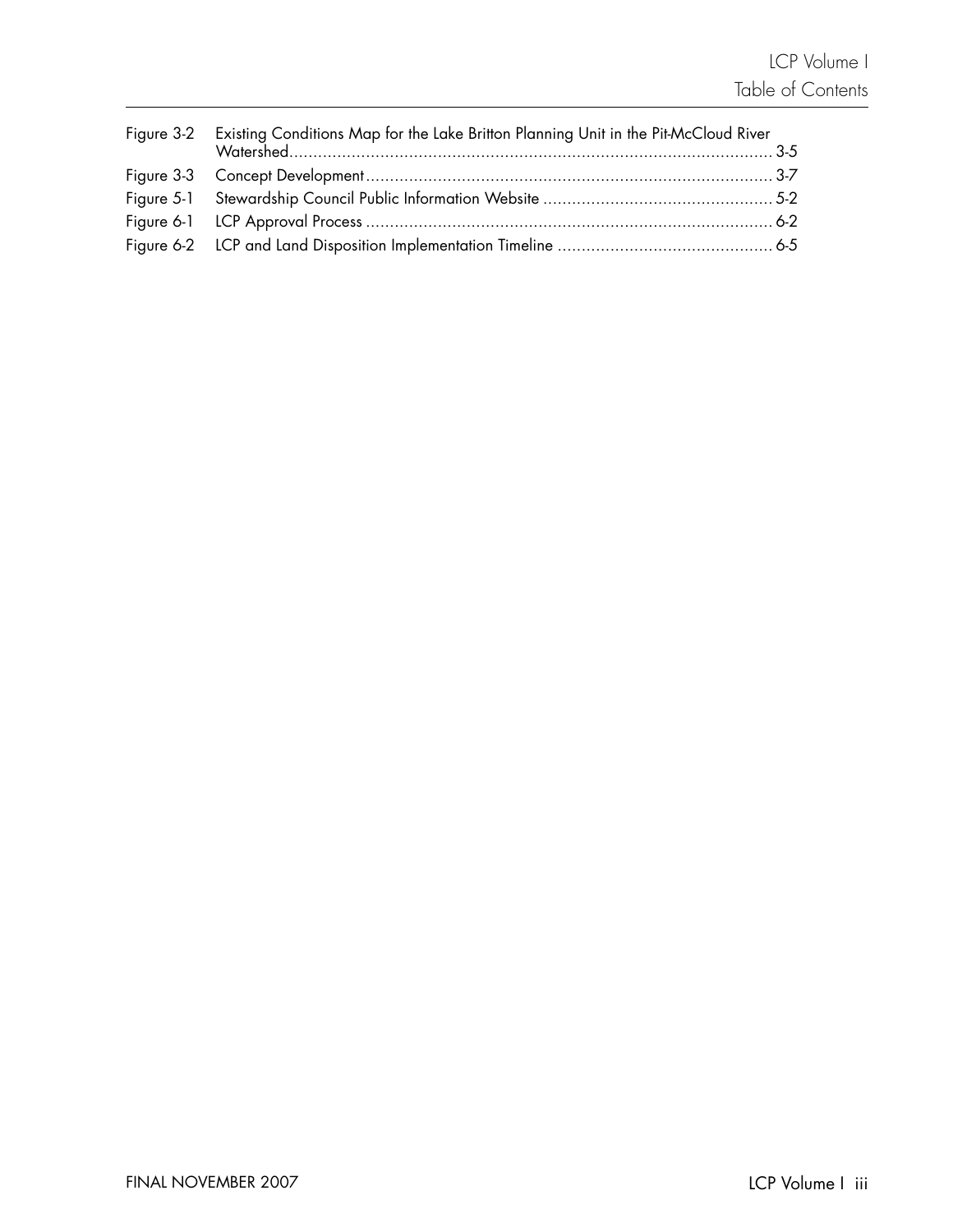# **Acronyms and Abbreviations**

| <b>ACWA</b>  | <b>Association of California Water Agencies</b>       |
|--------------|-------------------------------------------------------|
| <b>APE</b>   | Area of Potential Effects                             |
| <b>BLM</b>   | U.S. Bureau of Land Management                        |
| Board        | Stewardship Council's Board of Directors              |
| <b>BPV</b>   | beneficial public value                               |
| <b>CBI</b>   | <b>Conservation Biology Institute</b>                 |
| <b>CDF</b>   | California Department of Forestry and Fire Protection |
| <b>CE</b>    | conservation easement                                 |
| <b>CEQA</b>  | California Environmental Quality Act                  |
| <b>CFA</b>   | California Forestry Association                       |
| <b>CHRC</b>  | California Hydropower Reform Coalition                |
| <b>CNDDB</b> | California Natural Diversity Data Base                |
| <b>CPUC</b>  | California Public Utilities Commission                |
| <b>CRMP</b>  | Cultural Resource Management Plan                     |
| <b>DFG</b>   | California Department of Fish and Game                |
| <b>DPR</b>   | California Department of Parks and Recreation         |
| <b>DRA</b>   | Division of Ratepayer Advocates                       |
| EA           | <b>Environmental Assessment</b>                       |
| EIR          | <b>Environmental Impact Report</b>                    |
| <b>EIS</b>   | <b>Environmental Impact Statement</b>                 |
| <b>EPA</b>   | U.S. Environmental Protection Agency                  |
| <b>ERR</b>   | <b>Environmental Regulatory Record</b>                |
| <b>ESA</b>   | <b>Endangered Species Act</b>                         |
| <b>FERC</b>  | <b>Federal Energy Regulatory Commission</b>           |
| <b>FLPMA</b> | Federal Land Policy and Management Act                |
| <b>FPA</b>   | <b>Forest Practice Act</b>                            |
| <b>GIS</b>   | geographic information system                         |
| <b>HPMP</b>  | Historic Properties Management Plan                   |
| $\mathbf{H}$ | <b>Initial Information Package</b>                    |
| <b>ILP</b>   | <b>Integrated Licensing Process</b>                   |
| <b>IRS</b>   | <b>Internal Revenue Service</b>                       |
| <b>LCC</b>   | <b>Land Conservation Commitment</b>                   |
| <b>LCP</b>   | Land Conservation Plan                                |
| <b>LRMP</b>  | National Forest Land and Resource Management Plan     |
| <b>LSR</b>   | <b>Late Successional Reserve</b>                      |
| <b>LTA</b>   | <b>Land Trust Alliance</b>                            |
| <b>MFP</b>   | Management Framework Plan                             |
| <b>NEPA</b>  | National Environmental Policy Act                     |
| <b>NFMA</b>  | National Forest Management Act                        |
| NGO          | non-governmental organization                         |
| NOI          | Notice of Intent                                      |
| <b>NPL</b>   | <b>National Priorities List</b>                       |
| <b>NPV</b>   | net present value                                     |
| <b>NRHP</b>  | National Register of Historic Places                  |
| O&M          | operations and maintenance                            |
| <b>OHV</b>   | off-highway vehicle                                   |
| <b>PAC</b>   | Protected Activity Center                             |
| PAD          | Pre-Application Document                              |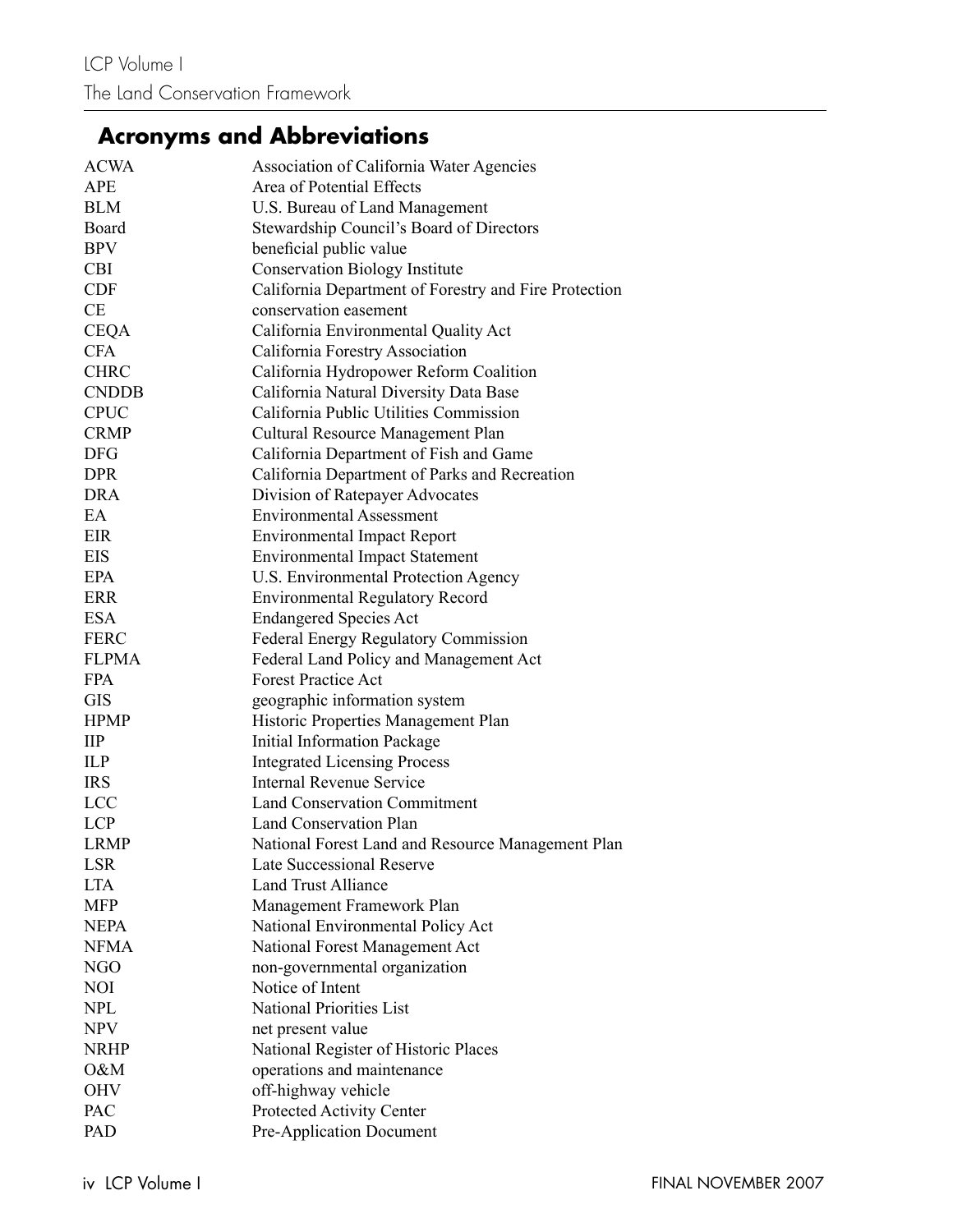| <b>PEA</b>          | Proponent's Environmental Assessment                                            |
|---------------------|---------------------------------------------------------------------------------|
| PG&E                | Pacific Gas and Electric Company                                                |
| PM&E                | protection, mitigation, and enhancement measure                                 |
| <b>PSA</b>          | Proposed Settlement Agreement                                                   |
| <b>PSEA</b>         | Pacific Service Employees Association                                           |
| <b>PWA</b>          | Potential Wilderness Area                                                       |
| <b>RCRC</b>         | Regional Council of Rural Counties                                              |
| <b>RMP</b>          | Resource Management Plan                                                        |
| <b>ROD</b>          | Record of Decision                                                              |
| <b>ROS</b>          | <b>Recreation Opportunity Spectrum</b>                                          |
| <b>RWQCB</b>        | Regional Water Quality Control Board                                            |
| Settlement          | Opinion Modifying the Proposed Settlement Agreement of Pacific Gas and Electric |
|                     | Company, PG&E Corporation and the Commission Staff, and Approving the           |
|                     | Modified Settlement Agreement                                                   |
| <b>SBE</b>          | State Board of Equalization                                                     |
| <b>SHPO</b>         | <b>State Historic Preservation Officer</b>                                      |
| <b>SPLAT</b>        | <b>Stanislaus Planning Action Team</b>                                          |
| Stewardship Council | Pacific Forest and Watershed Lands Stewardship Council                          |
| Stipulation         | Stipulation Resolving Issues Regarding the Land Conservation Commitment         |
| <b>SWRCB</b>        | <b>State Water Resources Control Board</b>                                      |
| <b>THP</b>          | Timber Harvesting Plan                                                          |
| TMU                 | Timber Management Unit                                                          |
| <b>TPL</b>          | Trust for Public Land                                                           |
| <b>TPZ</b>          | timberland production zone                                                      |
| <b>USFS</b>         | U.S. Forest Service                                                             |
| <b>USFWS</b>        | U.S. Fish and Wildlife Service                                                  |
| <b>USGS</b>         | U.S. Geological Survey                                                          |
| <b>UST</b>          | underground storage tank                                                        |
| <b>WSA</b>          | Wilderness Study Area                                                           |
| <b>YIP</b>          | Youth Investment Program                                                        |
| <b>YIC</b>          | Youth Investment Committee                                                      |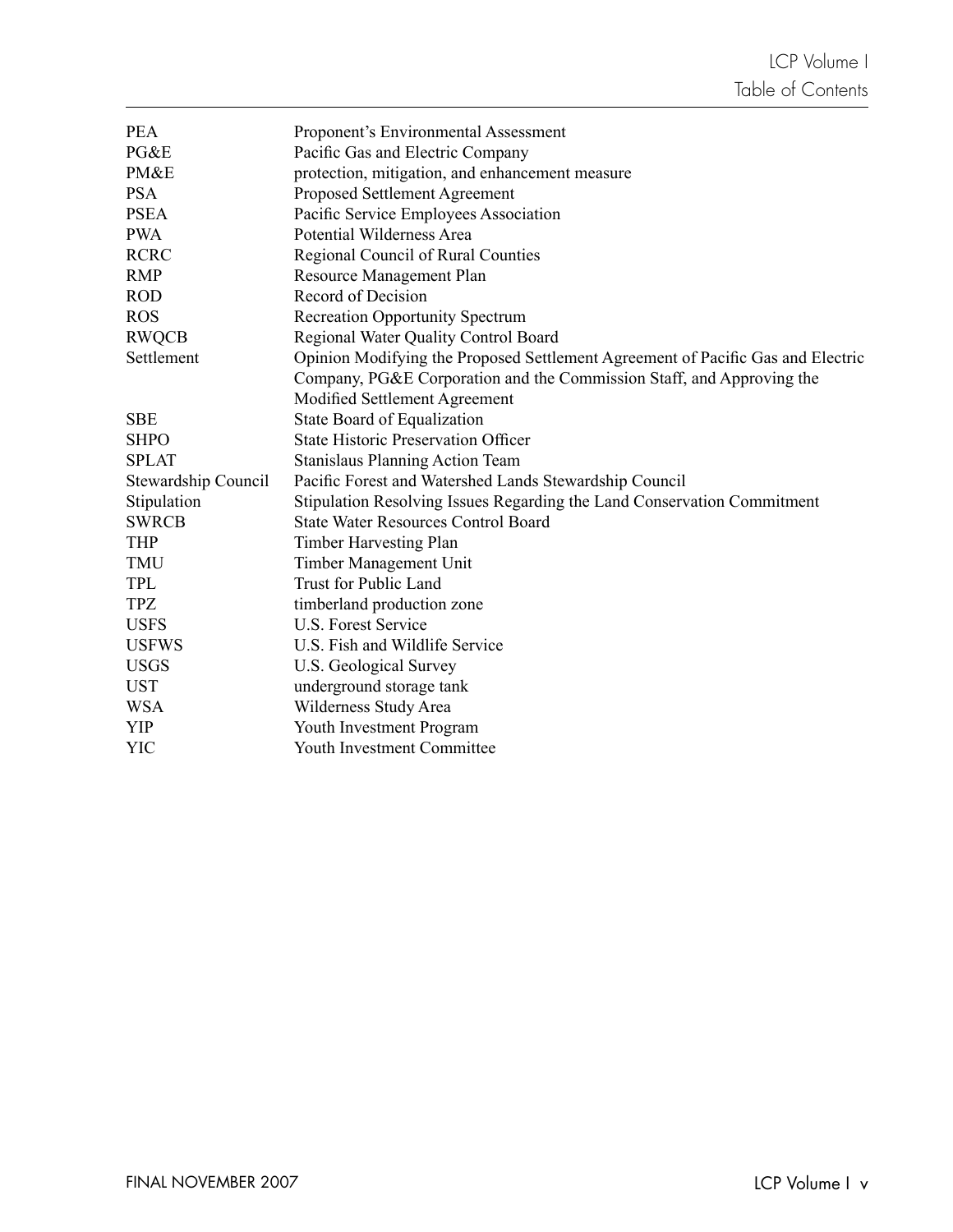## **Glossary of Terms**

#### **Alternatives**

Though the term "alternatives" appears in several California environmental and land use statutes, its meaning is specific to each of those statutory frameworks. As the Stewardship Council develops programs and systems for carrying out its mission, it can develop a definition of "alternatives" that is appropriate to the Stewardship Council.

#### Archeological Resource

An artifact, object, or site that has yielded, or may be likely to yield, information important in prehistory or history or an artifact, object, or site for which there is a high probability that the artifact: (1) contains information needed to answer important scientific research questions and there is a demonstrable public interest in that information; (2) has a special and particular quality, such as being the oldest or the best available example of its type; or  $(3)$  is directly associated with a scientifically recognized important prehistoric or historic event or person. (See Title 14 California Code of Regulations § 15064.5(a)(3), see also Public Resources Code § 21083.2.)

#### Beneficial Public Values (BPV)

Values for the conservation of Watershed Lands and Carrizo Plain. These values include the protection of the natural habitat of fish, wildlife, and plants; the preservation of open space; outdoor recreation by the general public; sustainable forestry; agricultural uses; and historic values. (See Settlement Agreement, ¶17, App. E, "Land Conservation Commitment: Statement of Purpose.")

#### Consensus

Any action taken by the Board of Directors by affirmation or unanimous written consent for which no Dispute Notice has been submitted. (See Bylaws § 13(a).)

#### **Community**

Though the term "community" appears in several California land use statutes, its meaning is specific to each of those statutory frameworks. As the Stewardship Council develops programs and systems for carrying out its mission, it can develop a definition of "community" that is appropriate to the Stewardship Council.

#### **Conservation**

The preservation of land predominantly in its natural, scenic, agricultural, historical, forested, or open space condition. (See California Civil Code § 815.)

#### Conservation Easement

Any limitation created in a deed, will, or other instrument that takes the form of an easement, restriction, covenant, or condition. It is executed by the owner of land and is binding on successive owners of the land. The purpose of the limitation is to retain the land predominantly in its natural, scenic, historical, agricultural, forested, or open-space condition. (See California Civil Code § 815.1.)

#### Consumptive Water Use

Water removed from available supplies without return to a water resources system (e.g., water used in manufacturing, agriculture, and food preparation). (See Water Words Dictionary, State Water Resources Control Board.) [Stewardship Council definition retained.]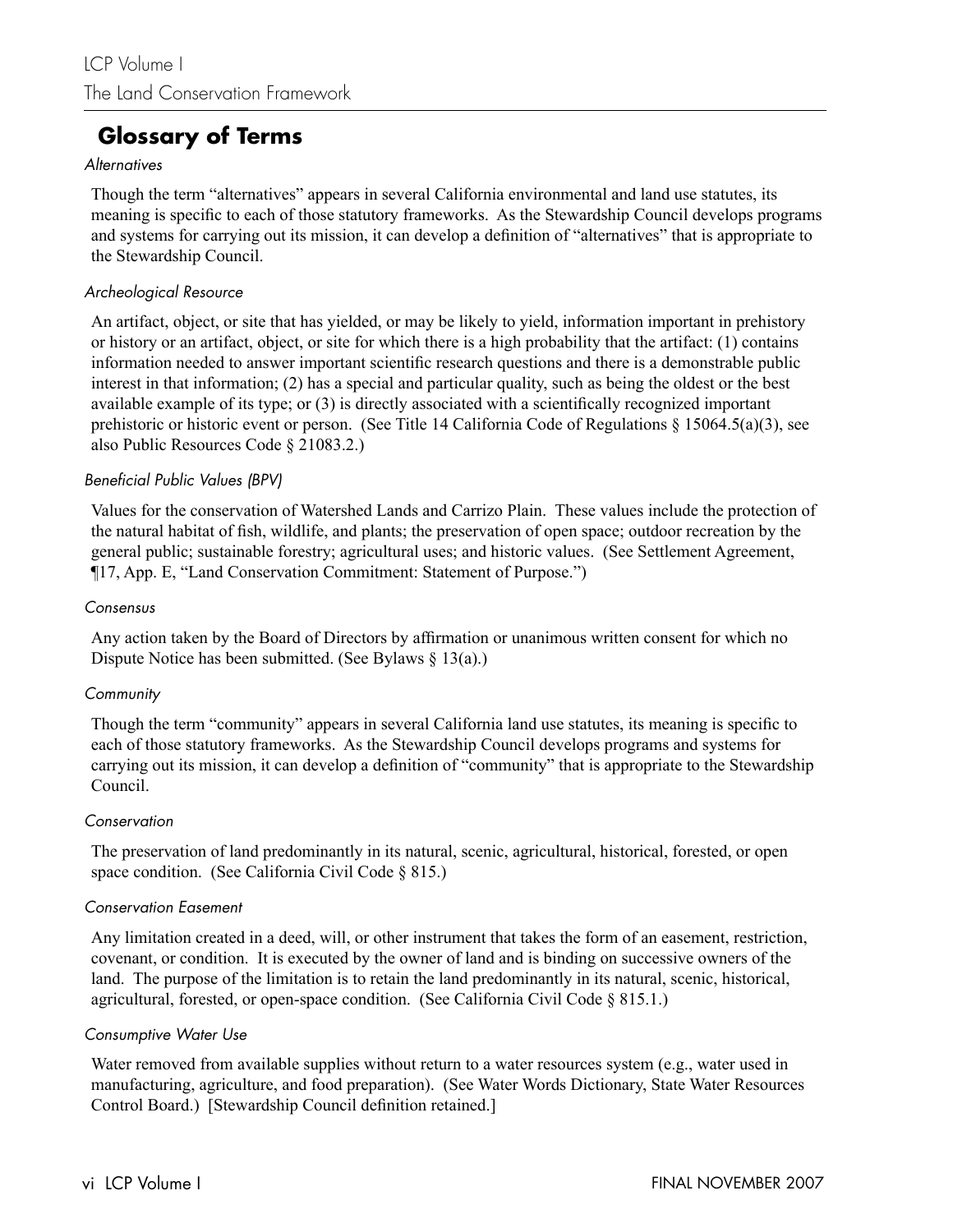#### Cultural Resource

An archeological, historical, or paleontological resource, or a unique geologic feature. (See Title 14 California Code of Regulations, Appendix G.)

#### Dispersed Camping

(1) Camping on public lands away from developed recreation facilities. (U.S. Department of Interior, Bureau of Land Management.)

(2) Camping anywhere outside of a designated campground where no toilets, no treated water, and no fi re grates are provided. (U.S. Department of Agriculture, Forest Service.) [Stewardship Council definition] retained.]

#### Dispute Notice

A written notice issued by a Stewardship Council director specifying that the dispute resolution procedure, set forth in the Council's bylaws, will be used in a matter before the Board. (See Bylaws § 13(a).)

#### Economic Benefit

The overall economic enhancement of the Watershed Lands and the Carrizo Plain through the donation of those lands or the granting of conservation easements over those lands. (See Stipulation  $\P$  12(g).)

#### Economic Uses

Uses relating to the system of production and management of material wealth. [Stewardship Council definition retained.]

#### Enhance

To increase or improve in value, quality, desirability, or attractiveness. (Merriam Webster Online.) [Stewardship Council definition retained.]

#### Fee Simple

An inheritable estate which the holder has the power to transfer by deed or by will and which includes all appurtenances to the land such as water and mineral rights and air space over the land. (See Miller  $\&$  Star California Real Estate § 9.3.)

#### Fuels Management

Management and manipulation of vegetation by mechanical, chemical, or biological means, or by controlled burning on forestland, rangeland, native pasture, pastureland, and public or private land. (Nevada Division of Environmental Planning, Bureau of Water Quality Planning, Best Management Practices Handbook.)

#### Grazing

The browsing of livestock on existing vegetation, whether grown naturally or through land management. (See Government Code § 66570.)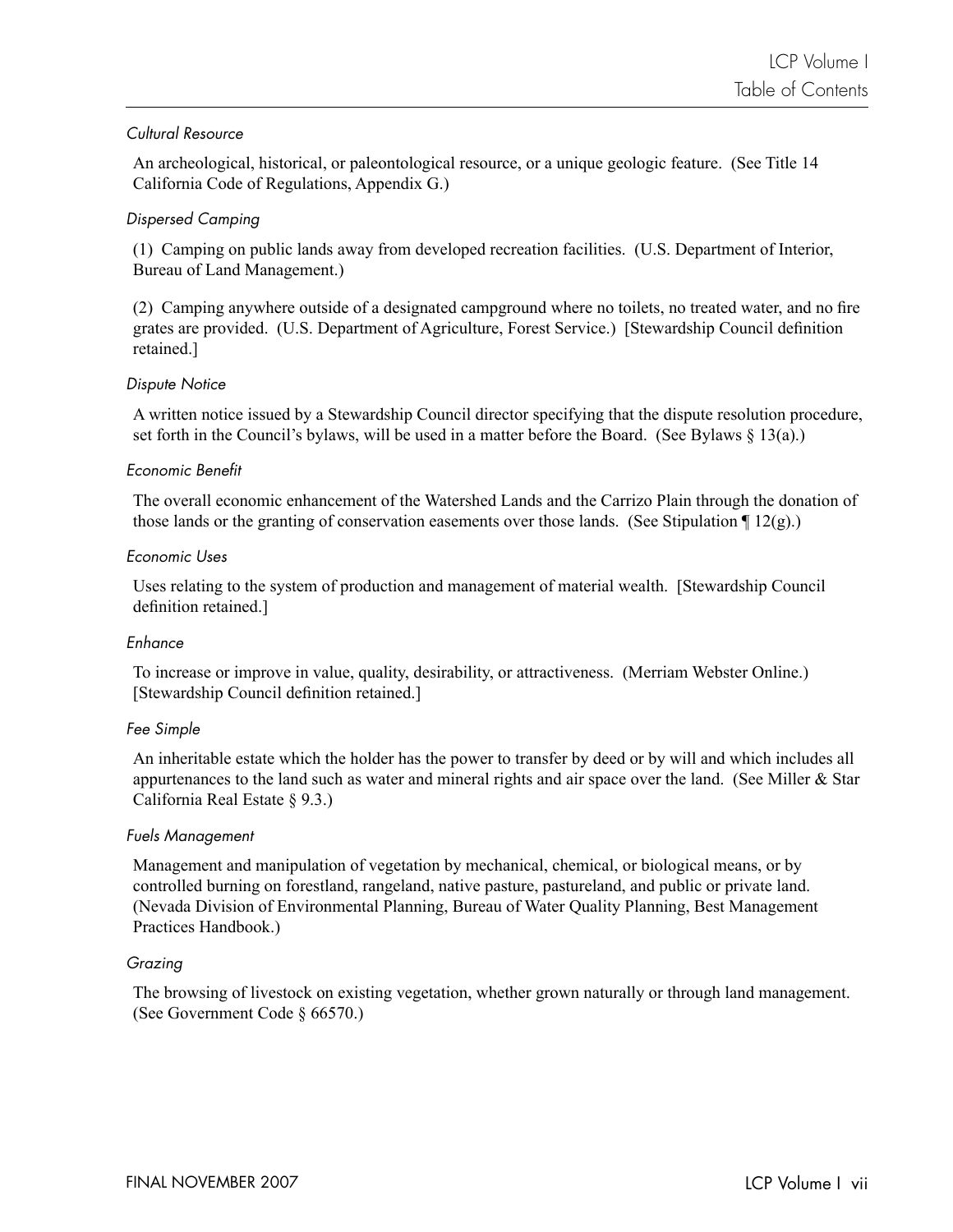#### Historical Resource

Any object, building, structure, site, area, place, record, or manuscript that is significant in the architectural, engineering, scientific, economic, agricultural, educational, social, political, military, or cultural annals of California, including resources listed in, or determined to be eligible for listing in, the California Register of Historical Resources, resources included in a local register of historical resources, and resources that are: (a) associated with events that have made a significant contribution to the broad patterns of California's history and cultural heritage; (b) associated with the lives of persons important in our past; (c) embody the distinctive characteristics of a type, period, region, or method of construction, or represent the work of an important creative individual, or possess high artistic values; or (d) have yielded, or may be likely to yield, information important in prehistory or history. (See California Public Resources Code §21084.1, see also Title 14 California Code of Regulations § 15064.5(a)(3).)

#### Holistic

Emphasizing the importance of the whole and the interdependence of its parts. (American Heritage Dictionary Online.)

#### Land Exchange

Any transaction other than a sale that transfers publicly owned land from one owner to another. Such an exchange usually involves trading public land for private land, but it can involve trading land between different land management agencies. The exchange may involve the surface, subsurface mineral rights, or both. The exchange may include a financial payment to equalize the value of the trade. (Public Land Exchange Policy, Sierra Club.)

#### Land Trust

A private, nonprofi t conservation organization that holds various types of real property interests exclusively for conservation purposes including: the preservation of land areas for outdoor recreation by, or the education of, the general public; the protection of a relatively natural habitat of fish, wildlife, or plants, or similar ecosystem; the preservation of open space (including farmland and forest land) where such preservation is for the scenic enjoyment of the general public, or pursuant to a clearly delineated governmental conservation policy, and will yield a significant public benefit; or the preservation of an historically important land area or a certified historic structure. (See Public Resources Code §12220, citing 26 U.S.C.A. § 170.)

#### **Maintain**

To keep in an existing state, preserve from failure or decline. (Merriam Webster Online.) [Stewardship Council definition retained.]

#### Natural Areas

An area containing diverse ecological and geological characteristics, including unique habitats and ecosystems, which contribute to California's natural diversity. (See Fish and Game Code § 1930.)

#### Nonconforming Use

A lawful use existing on the effective date of a new zoning restriction and continuing since that time in nonconformance to the new restriction. (See Longtin's California Land Use § 3.80.)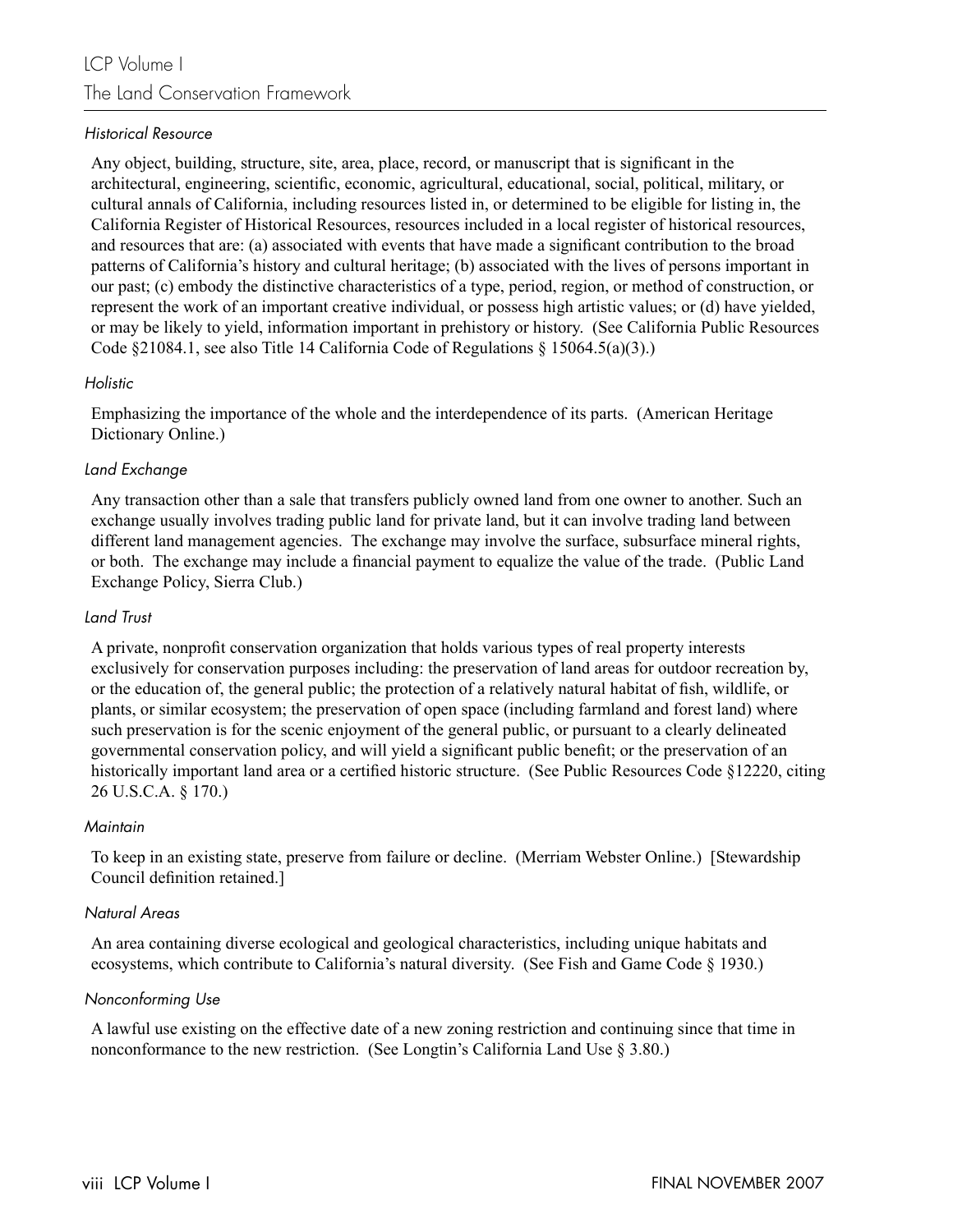#### Open Space

Any parcel of land or area of land or water that is essentially unimproved and that is devoted to preservation of natural resources, including the preservation of plant and animal life, habitats for fish and wildlife species, and Watershed Lands; the managed production of natural resources, including forest lands, rangelands, and agricultural lands; outdoor recreation, public health, and safety management of areas such as floodplains or unstable soil areas; support of the mission of adjacent military installations; and the protection of Native American places, features, and objects. (See Government Code Article 10.5, Open-space lands, § 65560.)

#### Pacific Service Employees Association (PSEA)

A not-for-profit mutual benefit organization established to serve the employees and retirees of PG&E, its subsidiaries, and their immediate family members. (Pacific Service Employees Association.) [Stewardship Council definition retained.]

#### Passive Recreation

Recreation activities that require limited physical exertion on behalf of the participant. Examples of passive recreation activities include bird watching, walking, or photography. [Stewardship Council definition retained.]

#### Preservation

Maintaining the natural state of the land, with consideration for fish and wildlife habitat and resources, open space values, and other environmental and social values. [Stewardship Council definition retained.]

#### Preserve

To keep safe from injury, harm, or destruction; to keep alive, intact, or free from decay. (Merriam Webster Online.) [Stewardship Council definition retained.]

#### **Protect**

To cover or shield from exposure, injury, or destruction. (Merriam Webster Online.) [Stewardship Council definition retained.]

#### Public

Relating or belonging to an entire community, state, or nation; open or available for all to use, share, or enjoy. (Black's Law Dictionary, 8th Edition. West Publishing Co., 2004.) [Stewardship Council definition retained.]

#### Public Benefit

Though the term "public benefit" appears in California statutes, such as Public Resources Code Section 4790, its meaning is specific to each of those statutory frameworks. As the Stewardship Council develops programs and systems for carrying out its mission, it can develop a definition of "public benefit" that is appropriate to the Stewardship Council.

#### Public Interest

Something in which the public as a whole has a stake; especially, an interest that justifies governmental regulation. (Black's Law Dictionary, 8th Edition. West Publishing Co., 2004.) [Stewardship Council definition retained.]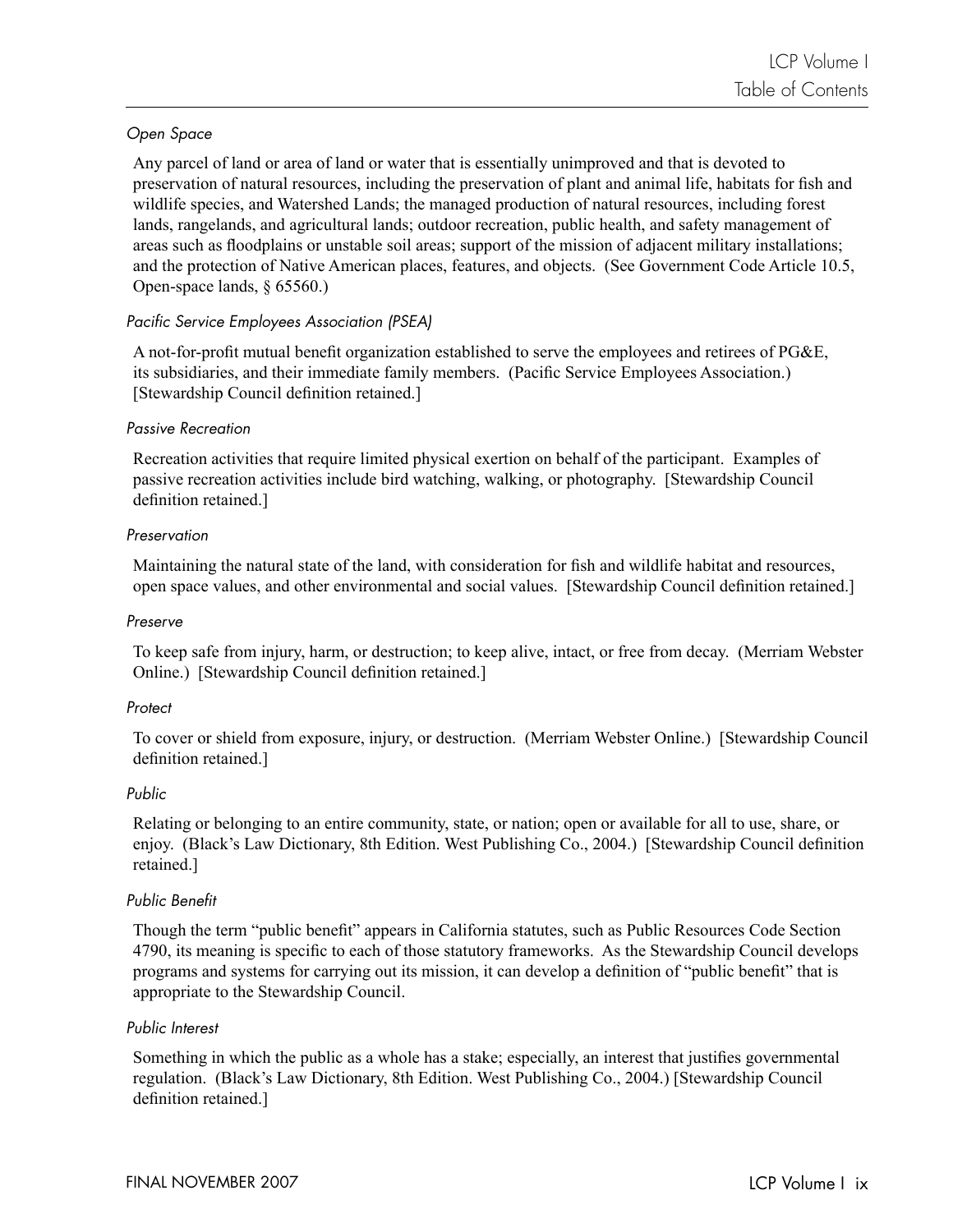#### Public Trust Doctrine

The responsibility of the State of California to hold certain property rights in trust for the benefi t of the citizens of California. Historically, the doctrine prevented individuals from claiming or possessing frontage or tidal lands of a harbor, bay, inlet, estuary, or other navigable water, such that they excluded the use of the water for a public purpose. California courts have interpreted the public's rights to trust lands to include preserving those lands not just for commerce, navigation, or fishing, but also to preserving those lands in their natural state. (See National Audubon Society v. Superior Court of Alpine County (1983) 33 Cal.3d 419.)

#### Public Trust Lands

Lands beneath navigable waters as well as tidelands and lakeshores that are held in trust for the people of California for uses including navigation, commerce, fishing, the preservation of the lands in their natural state for use as ecological units for scientific study, open space, and as environments to provide food and habitat for birds and marine life. (See National Audubon Society v. Superior Court of Alpine County (1983) 33 Cal.3d 419.)

#### Recreational Capacity

The level of use a recreational area can sustain before incurring an unacceptable change to specified natural, social, and managerial conditions; also known as "carrying capacity." (National Park Service.)

#### Stakeholder

Any organization, governmental entity, or individual that has a stake in or may be impacted by a given approach to environmental regulation, pollution prevention, energy conservation, etc. (Terms of Environment: Glossary, Abbreviations and Acronyms, United States Environmental Protection Agency.) [Stewardship Council definition retained.]

#### Stewardship

The development and implementation of projects for the protection, preservation, rehabilitation, restoration, and improvement of the Watershed Lands and Carrizo Plain. (See Public Resources Code § 5096.308.)

#### Sustainable Forestry

(1) The practice of meeting the forest resource needs and values of the present without compromising the similar capability of future generations. (See 16 United States Code § 500.)

(2) The practice of managing dynamic forest ecosystems to provide ecological, economic, social, and cultural benefits for present and future generations. (Wisconsin Administration Code, Department of Natural Resources, NR44.03.)

#### Tax Neutral

Disposition of the Watershed Lands or Carrizo Plain such that the economic and physical impacts of the disposition, when evaluated over the totality of all dispositions made in each affected county, do not result in a decrease or increase of tax revenues for that county. (See Stipulation  $\S 12(a)(5)$ .)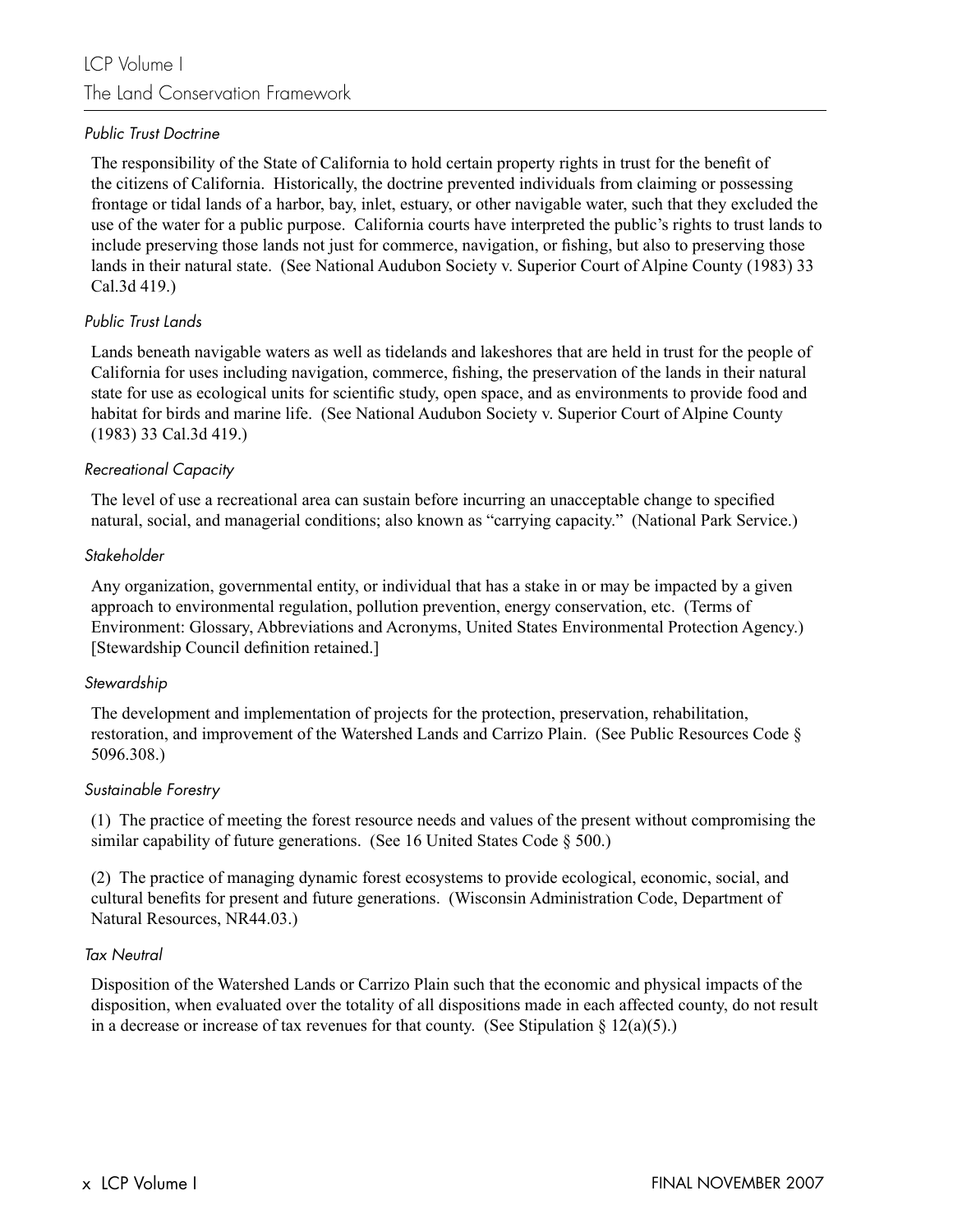#### Traditional Resources

Pertains to recognizable, but not necessarily identical, cultural patterns transmitted by a group across at least two generations. Also applies to sites, structures, objects, landscapes, and natural resources associated with those patterns. Popular synonyms include "ancestral" and "customary." (Management Policies 2001, National Park Service Office of Policy.) [Stewardship Council definition retained.]

#### **Watershed**

The area that drains into a stream. The watershed for a major river may encompass a number of smaller watersheds that ultimately combine at a common point. (Water Words Dictionary, California State Water Resources Control Board.) [Stewardship Council definition retained.]

#### Watershed Health

The evaluation of the effects of actions upon the landscape (within a watershed area) that may have an impact on or alter the health of natural resources. Health can be evaluated using indicators such as dissolved temperature, turbidity (water clarity), and pH. Efforts to protect and restore rivers, streams, wetlands, lakes, groundwater, and estuaries are undertaken to protect watershed health. [Stewardship Council definition retained.]

#### Watershed Protection

To conserve, maintain, restore, protect, enhance, and utilize California's rivers and streams for habitat, recreation, water supply, public health, economic development, and other purposes. (See Public Resource Code § 5808.1.)

#### Water Storage

Holding water above or beneath ground in natural features such as aquifers and man-made features such as reservoirs and tanks.